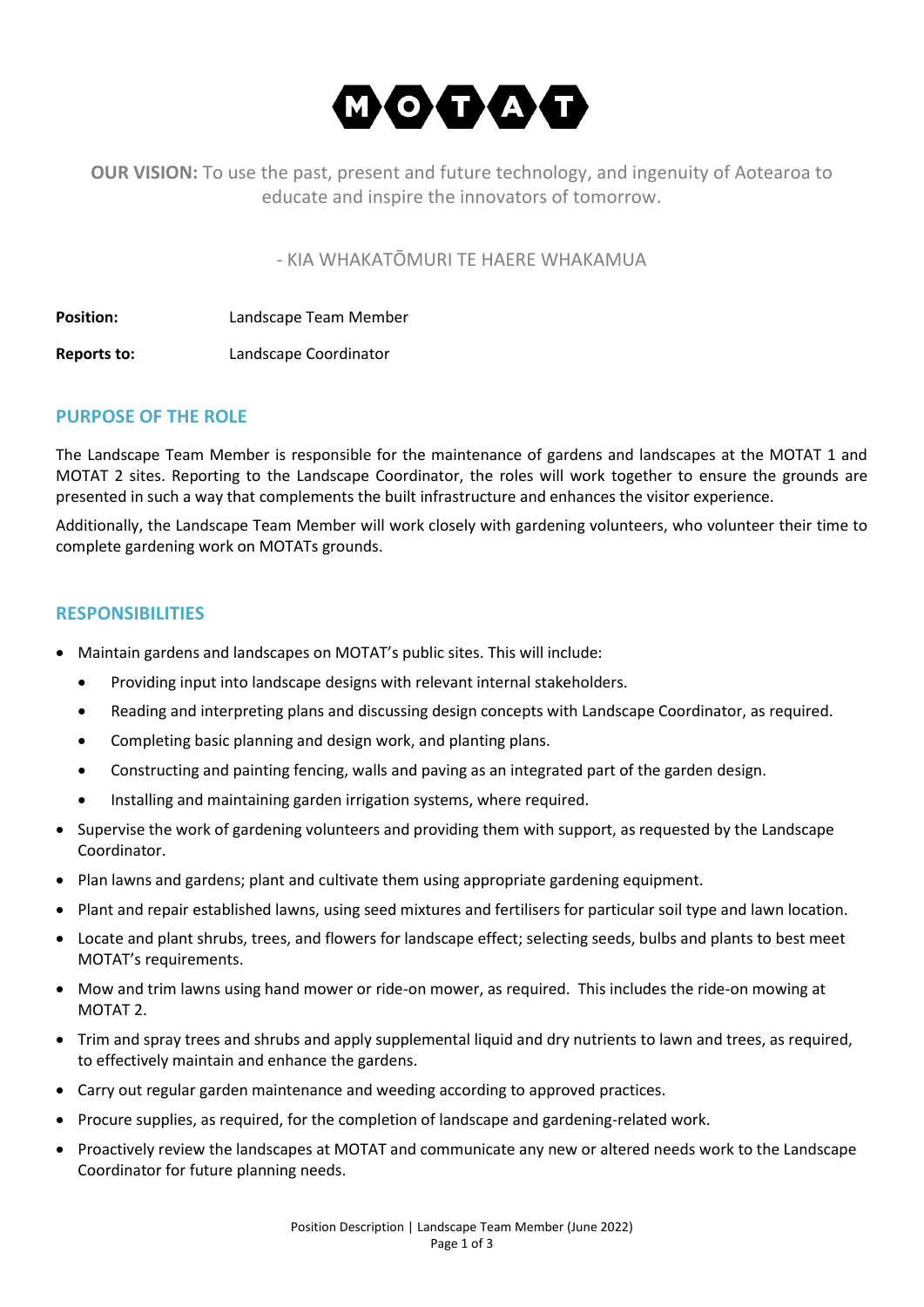- Ensure equipment, tools and plant maintenance is adhered to including checking that all fuels, oils and lubricants and that routine servicing is completed.
- Ensure the Environment Team workshop is maintained in a clean and organised manner.
- Represent MOTAT professionally through wearing the MOTAT uniform properly at all times when at work.
- Actively support the delivery of the MOTAT visitor experience.
- Ensure that all contractors engaged for work related to the security of the MOTAT sites adhere to relevant policies and procedures.
- Adhere to MOTAT's health, safety, and security procedures and policies and maintain a safe working environment.
- Follow all MOTAT's policies and procedures including, but not limited to Health and Safety and the Museums Aotearoa's code of ethics.
- Undertake any other reasonable duties as may be required by the Landscape Coordinator to ensure that MOTAT's business objectives are met.

## **KEY PERFORMANCE INDICATORS**

- All gardens and plantings planned and maintained, as per the requirements set by the Landscape Coordinator.
- Compliance with MOTAT Health and Safety Policy at all times.
- Delivery of other goals and targets set by the Landscape Coordinator.
- Positive internal and external customer feedback and proactive communication with the MOTAT Team.

## **KEY RELATIONSHIPS / DELEGATED AUTHORITY**

| <b>Responsible for:</b>  | Nil                                                                   |
|--------------------------|-----------------------------------------------------------------------|
| <b>Internal Liaison:</b> | Environment and Sustainability Team, Gardening Volunteers, MOTAT Team |
| <b>External Liaison:</b> | Contractors, Suppliers                                                |

## **BUDGETARY AUTHORITIES**

Nil

#### **SKILLS & EXPERIENCE**

- Minimum 2 years' experience in landscape maintenance, preferably in a multi-site environment.
- Demonstrated ability to use relevant equipment and machinery including ride-on lawnmower, industrial weedeater, weed killer packs, waterblaster, etc.
- Demonstrated understanding of horticulture requirements and irrigation systems.
- Outstanding verbal communication skills.
- Ability to draft and communicate basic landscape planning and design work.
- Physically fit with a passion for and demonstrated experience doing practical work.
- Able to work as part of a team and unsupervised, but always to a high standard.
- Class 1 full Drivers' licence.
- Class 2 and Forklift licenses beneficial or willingness to be trained.